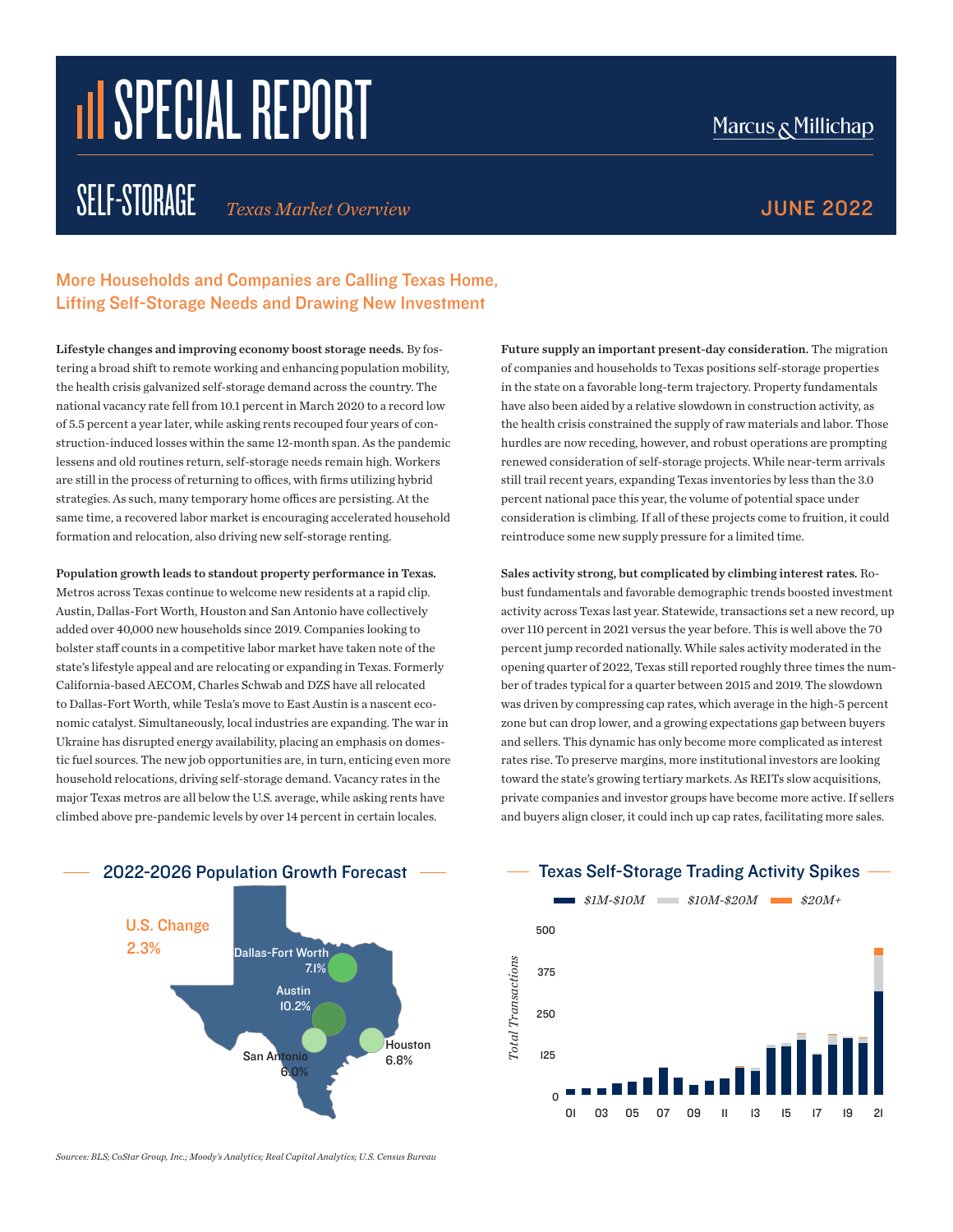



*\* Forecast*

*Sources: Marcus & Millichap Research Services; Radius+; Yardi Matrix*

### SAN ANTONIO

#### Oil Prices and Key Demographic Gains Stimulate Hiring; Low Development Keeps Vacancy Below Pre-2020 Rate

Growth in the energy and health care sectors translates to population gains. Further development along the Eagle Ford Shale formation should create more positions in the metro's energy sector, which, in tandem with record oil and gas profits, will draw more migration to the area. The market's quickly growing 65-plus demographic should also translate to more health care positions, which constitute San Antonio's second-largest private employment segment. Expansions in these industries will support a 1.4 percent jump in population this year, more than doubling the national rate.

- The 500,000 square feet estimated to be completed this year falls slightly below 2021's total to represent the lowest annual delivery volume since 2012, falling short of the trailing half-decade completion average by over 300,000 square feet.
- After falling 250 basis points between 2018 and 2021, vacancy will inch up 20 basis points to 6.9 percent by the end of the year. While local population gains well exceed the national average, in-migration is lower compared to other Texas metros.
- A slight increase in availability will do little to restrain rates. A 2.8 percent increase will bring the average asking rent to \$1.12 per square foot, a multiyear high. Rents here have increased 15.5 percent since the start of the health crisis.

## AUSTIN

#### Rapid Corporate Expansions and Population Growth Support Continued Supply Increases

Young and educated labor force bolsters tech sector, storage usage. As one of the country's more prominent destinations for Silicon Valley expatriates, new offices from Meta, Apple and Amazon opening in 2022 showcase Austin's vibrant tech sector. In addition to boasting the highest rate of population growth among major markets this year, the metro also contains the nation's most rapidly growing 20- to 34-yearold cohort. This demographic, predisposed to more active lifestyles and a tendency toward downsized living spaces, are also avid storage users.

- Supply additions this year will be just half of the pre-COVID-19 trailing five-year average, but the 625,000 square feet set to be completed this year will grow inventory at a 2.7 percent clip, the fastest rate among Texas metros.
- In addition to easing development activity since the onset of the health crisis, net migration is continuing at a steady rate, maintaining a high level of demand for storage space. Metro vacancy will tighten to 5.3 percent by the end of 2022.
- In the wake of last year's 13.3 percent surge, Austin will retain the fastest-growing rent in Texas. The marketed rate will increase 4.5 percent in 2022, ending the fourth quarter at \$1.16 per square foot.





*Sources: Marcus & Millichap Research Services; Radius+; Yardi Matrix*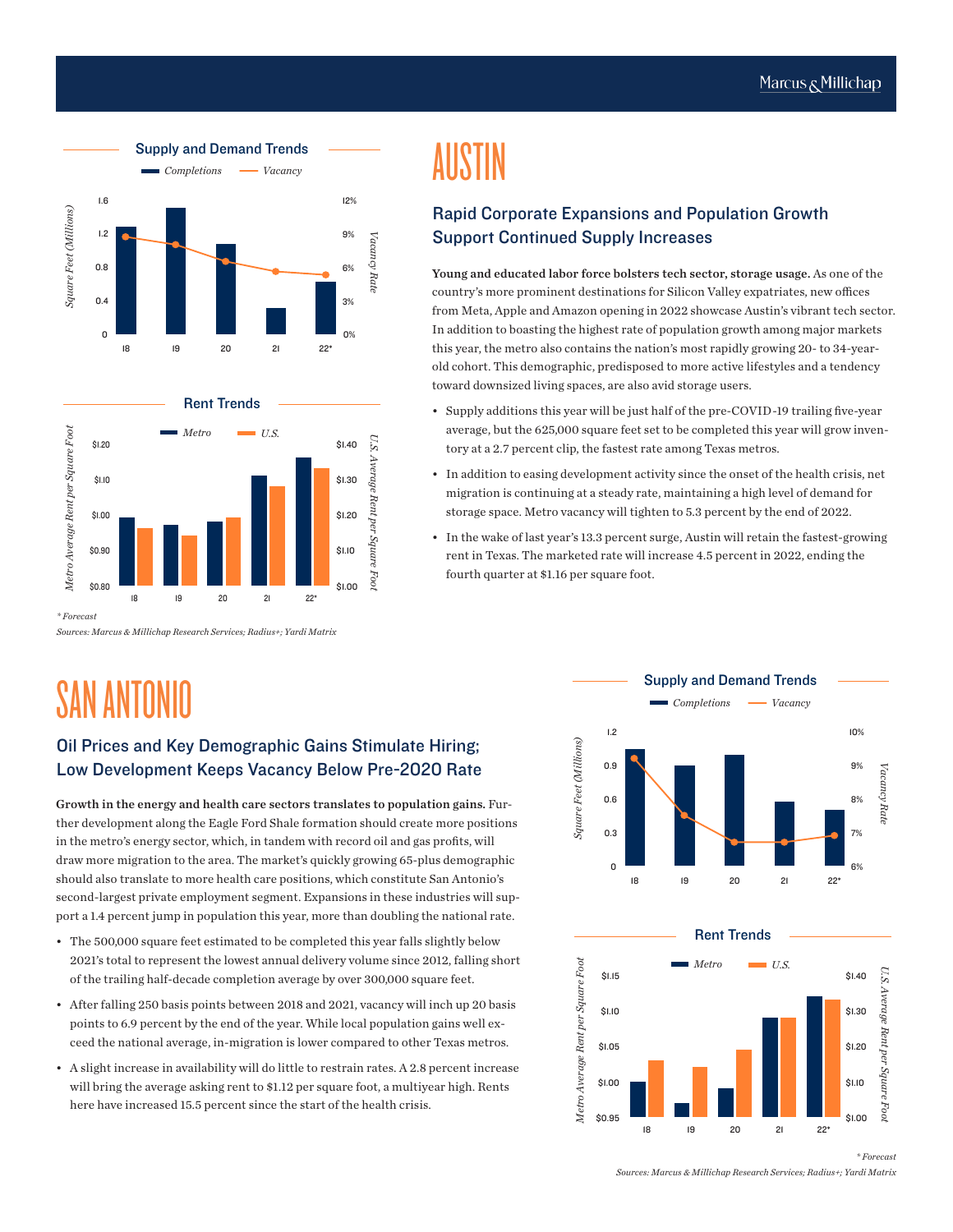#### Marcus & Millichap





*\* Forecast*

*Sources: Marcus & Millichap Research Services; Radius+; Yardi Matrix*

### HOUSTON

#### Energy and Supply Chain Hurdles Give Boost to Important Metro Employers, Supporting Storage Demand

Geopolitical developments support key metro industries. One of the globe's top oil and gas hubs, surging energy prices resulting from economic sanctions should bolster sector recruitment. Supply chain bottlenecks along the West Coast have also redirected significant container traffic into the Gulf of Mexico, facilitating logistics hiring as record tonnage enters Houston ports. As these industries comprise some of Houston's larger hiring segments, enhanced recruitment should be a boon for storage usage moving forward.

- Developers are expected to finalize just 665,000 square feet of space in 2022, marking the first calendar year with less than 1 million new square feet since 2013. Nearly 250,000 square feet are currently underway in the city of Tomball.
- A narrowing development pipeline will facilitate a fourth consecutive year of declining vacancy as Houston is expected to receive over 56,000 new residents from other metros. Marketwide availability will contract to 4.6 percent by year-end.
- Tempered construction activity, in tandem with a growing population and employment base, will support rents breaching the \$1 per-square-foot threshold for the

### DALLAS-FORT WORTH

#### New Firms Drawn to Diverse Metroplex Economy; Market Retains Nationally-Leading Development Pipeline

Corporate relocations boost in-migration. The metro's pool of employers is growing, with Uber and Verizon among the several Fortune 500 operations expanding into the Metroplex. Increasing investment will contribute to high net in-migration this year, with nearly 72,000 anticipated new arrivals outpacing the 2021 rate by more than 20,000. On the supply side, a long-term development schedule exceeding 3 million square feet places the market first nationwide for projects. All square footage underway here will add four times the space of the next largest Texas metro pipeline.

- Of the current construction schedule, 1.9 million square feet will come online this year. A further 2.2 million square feet are currently in the approval or planning process, as developers are still seeking to break ground on new projects.
- Despite a notable construction pace, the sharp uptick in migration to the metro will restrain upward-trending vacancy as many of these new arrivals seek out storage units. Metrowide vacancy bumps up 20 basis points to 5.3 percent.
- Asking rents will build on last year's 8.0 percent increase, growing in 2022 at a more sustainable 2.3 percent clip. The metroplex will report its highest mean yearend marketed rate since 2016 at \$1.05 per square foot.





*Sources: Marcus & Millichap Research Services; Radius+; Yardi Matrix*